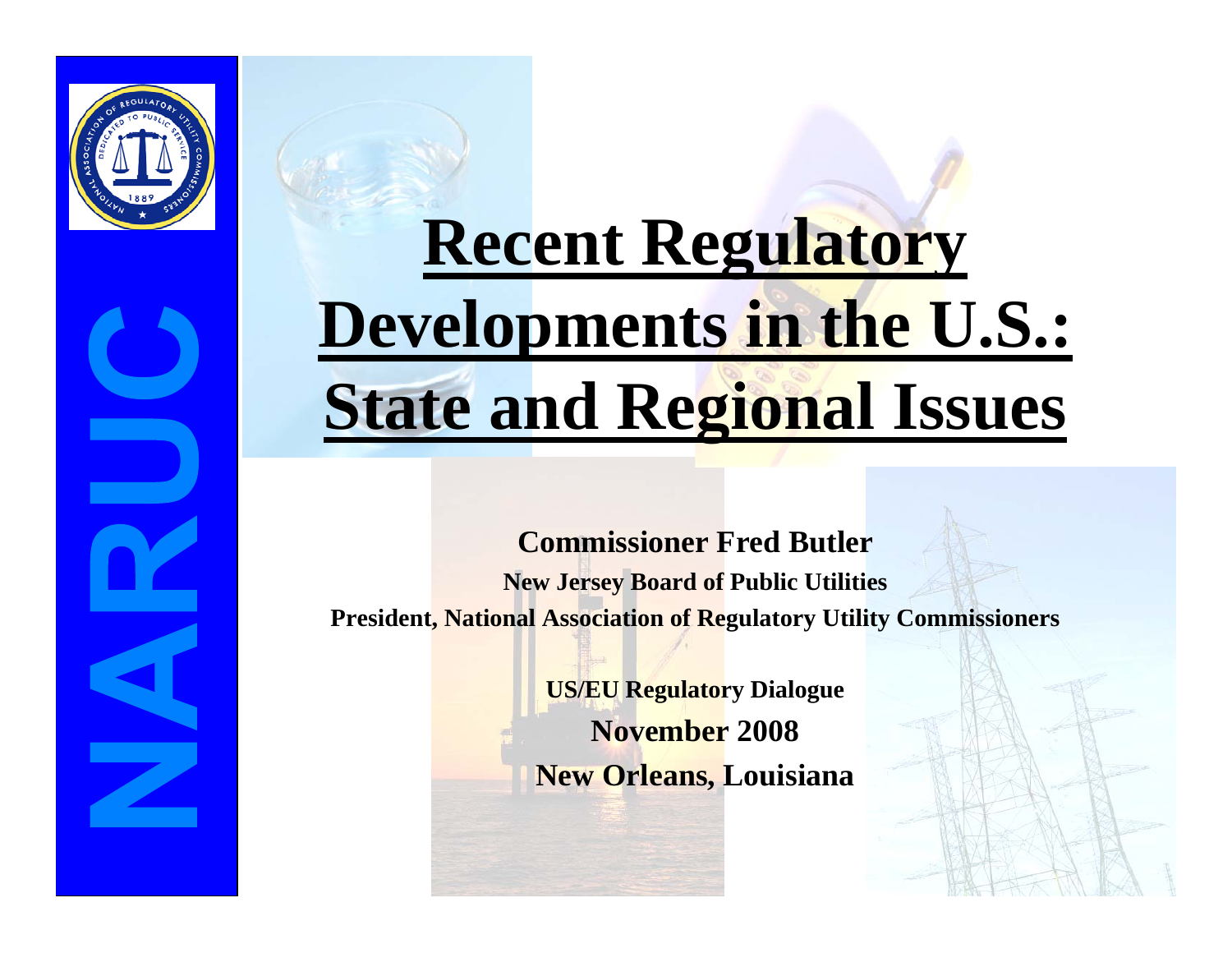

#### **Overview: Factors Affecting Our Energy Sector**

- •Some Factors Remain: Regulatory Models
- •New Federal Legislation
- •State / Federal Collaboration
- •Economic Factors & Markets For Commodities
- • Efficiency, Climate, and Infrastructure As Increasingly Powerful Factors
- •State Activities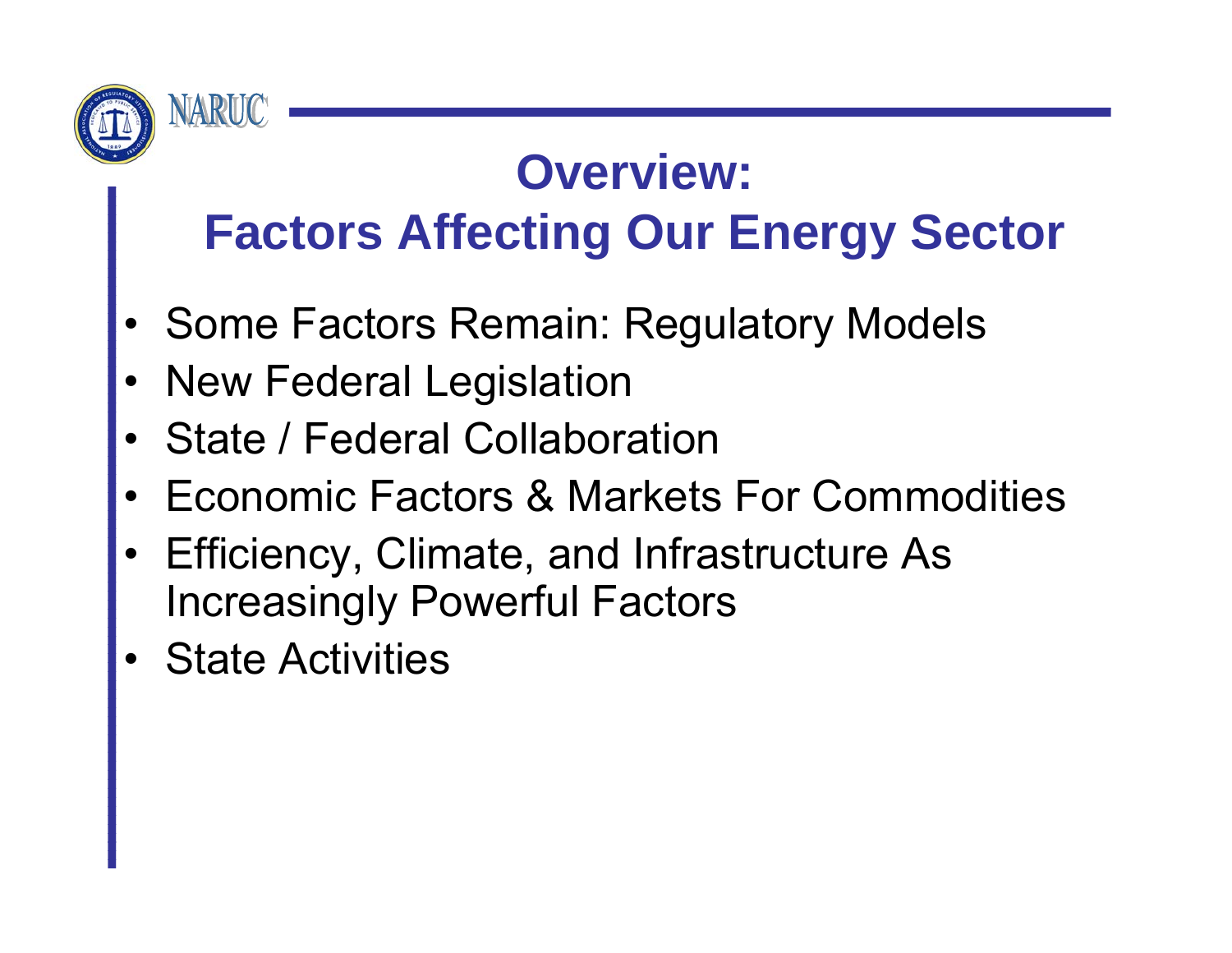

# **Electric Utility Regulation Remains a Hybrid System at the Retail Level**



*Source: Energy Information Administration, status as of April 2008*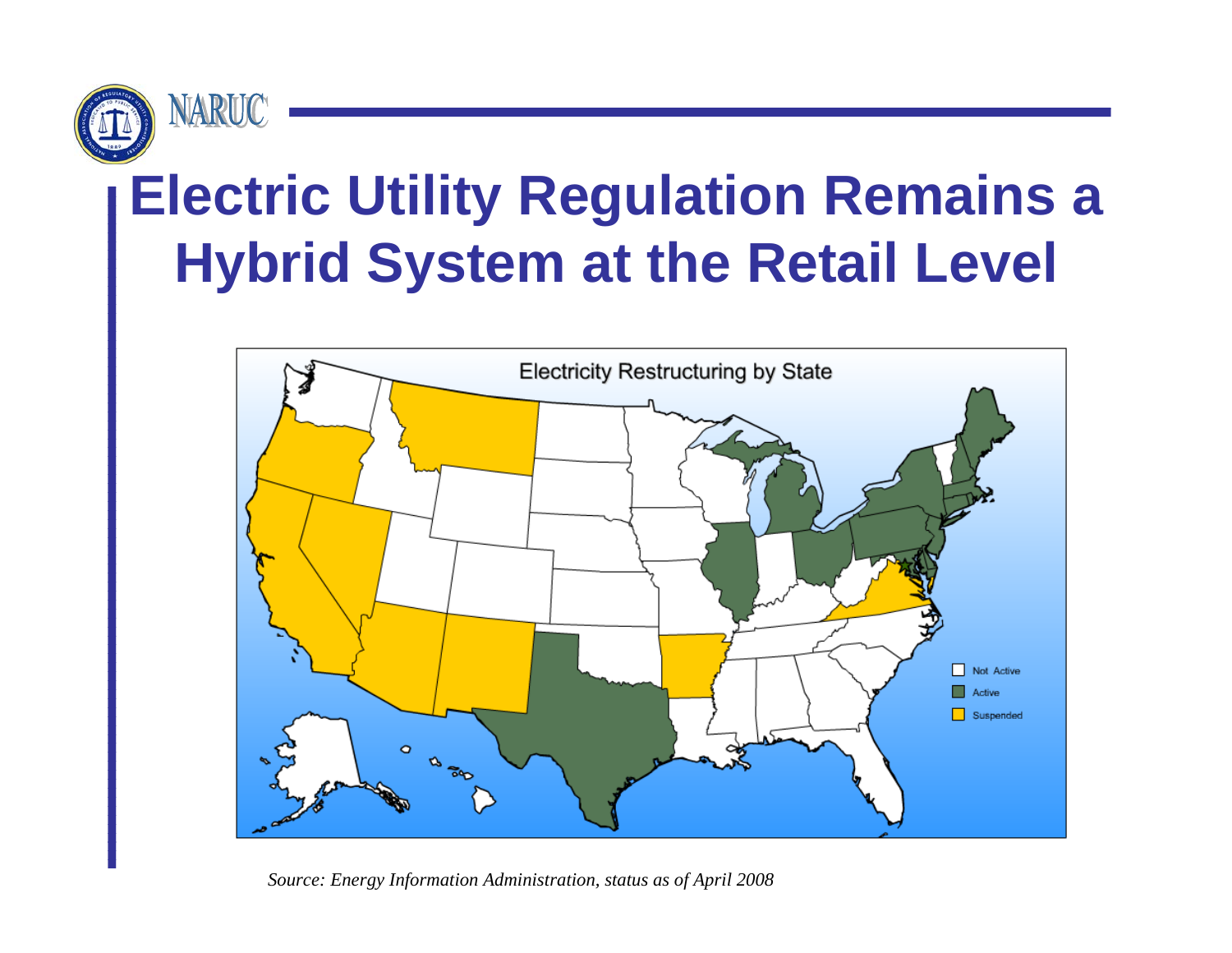

# **Traditionally Structured States Operating in Vertically Integrated Markets**

- • State Regulators Use Cost-based, Average Price Methodologies – Southeast, Southwest, **Northwest**
- Integrated Resource Planning of All Aspects of Utility Operations – Generation, Transmission, Distribution, Load Management/Demand Response
- Some Regional Coordination WECC; Southern States Energy Board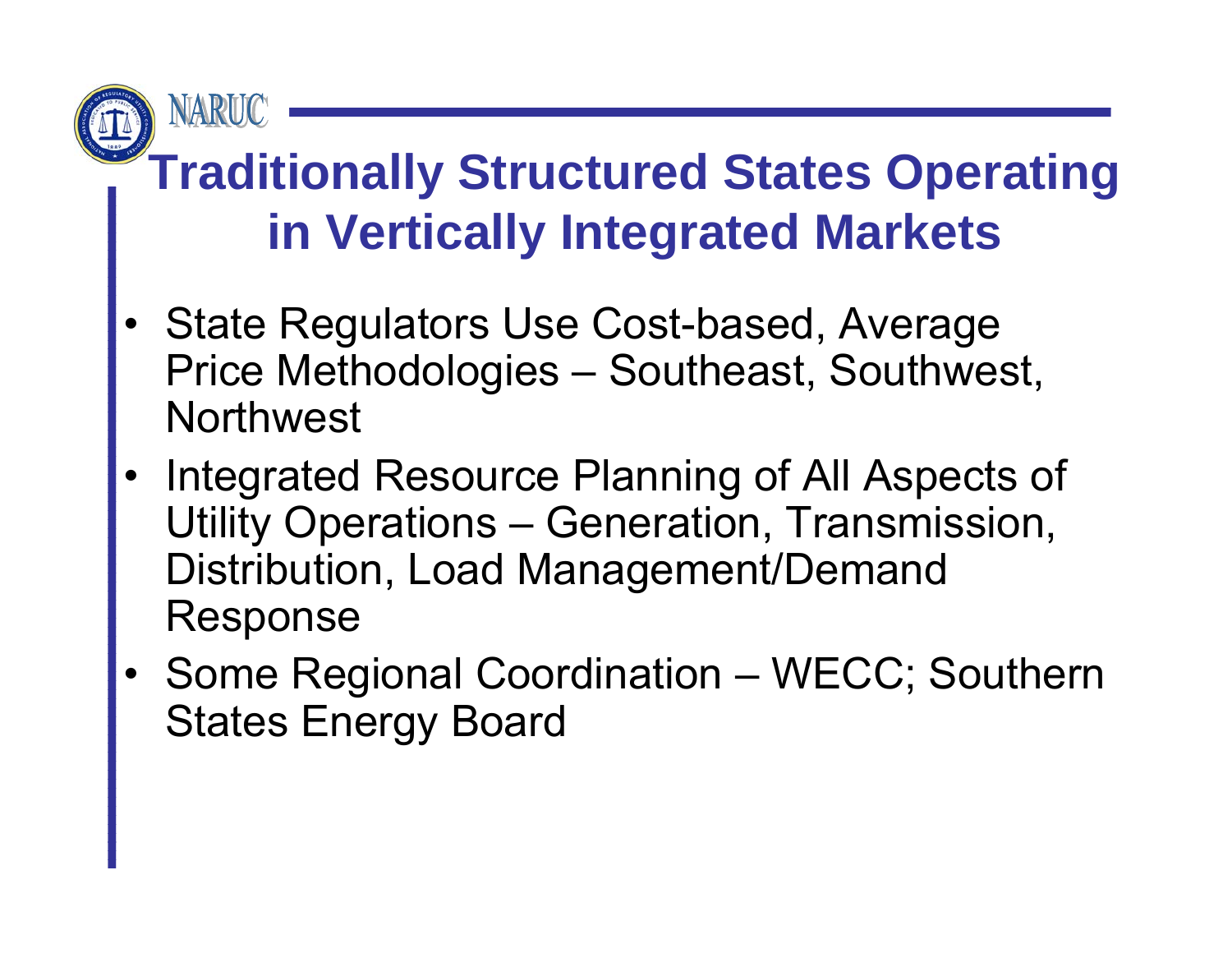

# **Restructured States Operating in Organized Markets –**

- • Retail Customer Choice Available, but Little Used
- • State Regulators Manage Local Utility Access to Wholesale Markets for the Benefit of Retail "Standard Offer" Class
	- –Northeast, MidAtlantic, MidWest
	- NJ Auction]
- • Regional Coordination
	- [OPSI, OMS]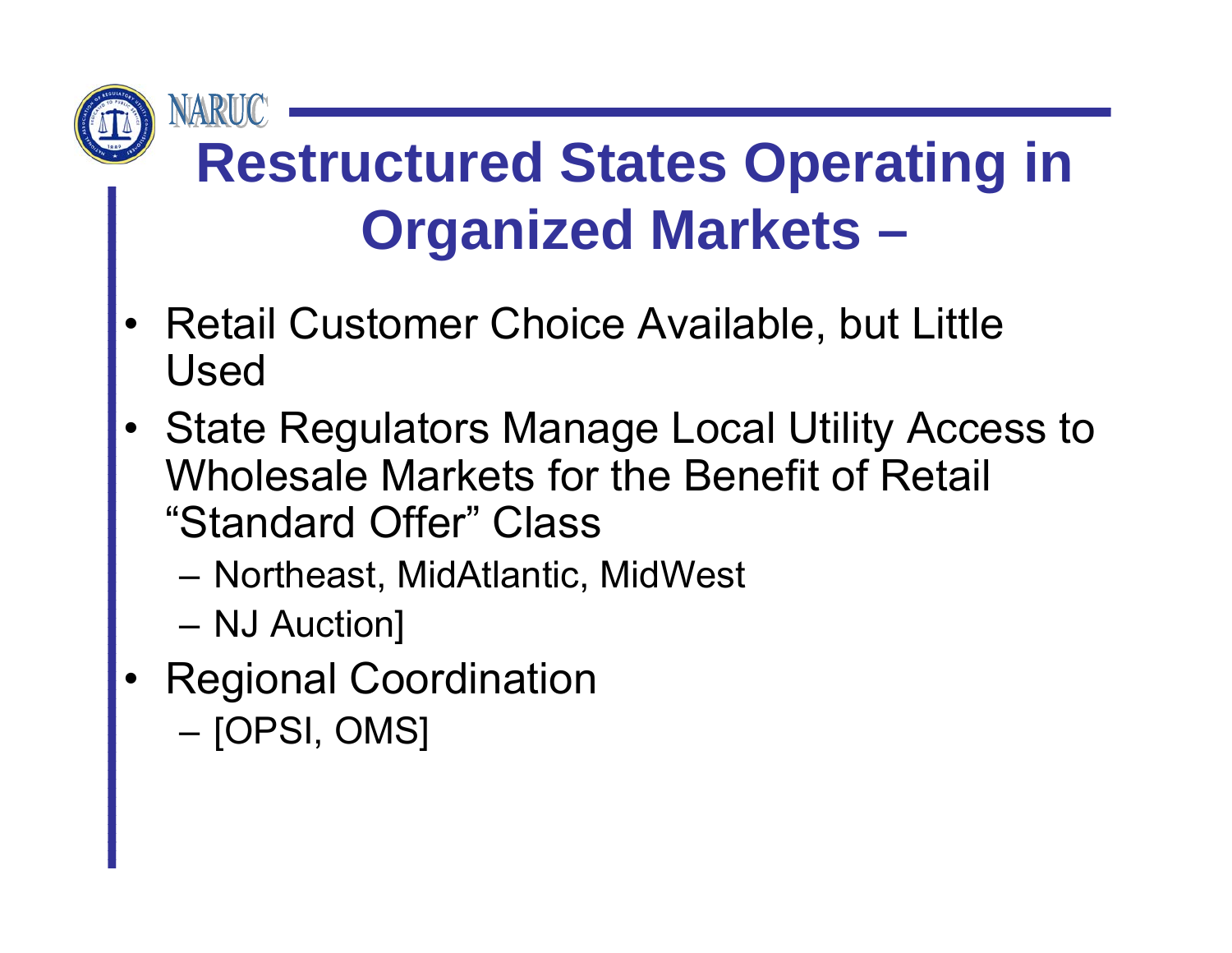

# **Recent Developments (Since December 2007 EU/US Roundtable)**

- •Price Volatility in Natural Gas Commodity Prices
- •Continued Upward Pressure on Electricity Prices
- • Impact of Distress in Credit Markets on Capital Formation
- Economic Downturn -- State Commissions Prepare for Increased Stress on Consumers during Upcoming Winter
- • Increased Funding for Low Income Home Energy Assistance Program (LIHEAP)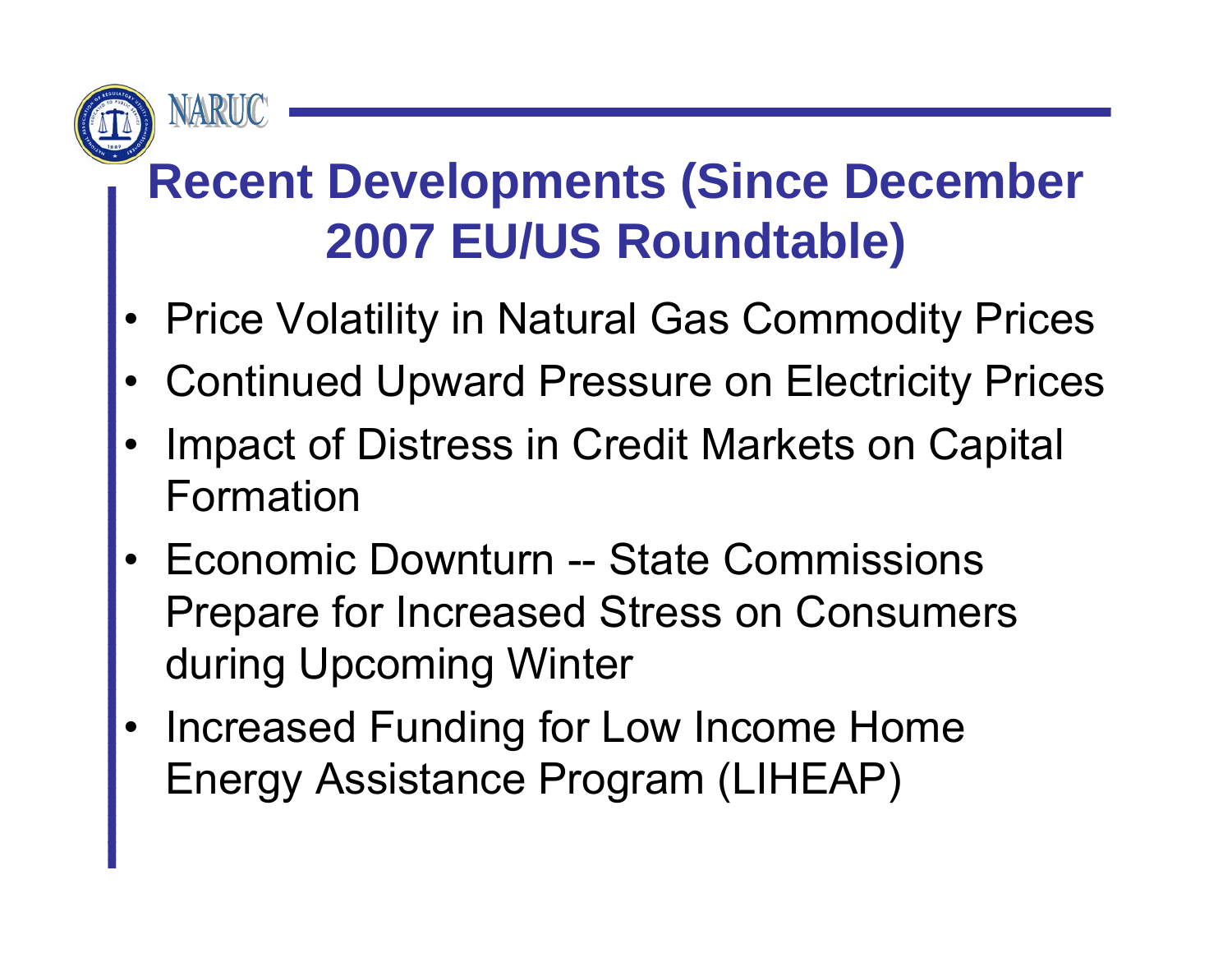# **Recent Developments (Continued)**

NARUC

- • Growing Recognition of Increased Supply and Infrastructure Needs
- • DOE Files License Application with NRC for Yucca Mtn Nuclear Waste Repository
- Extension of Renewable Production Tax **Credits**
- • Impact of Election on Administration and Congress – Prospect of Climate Legislation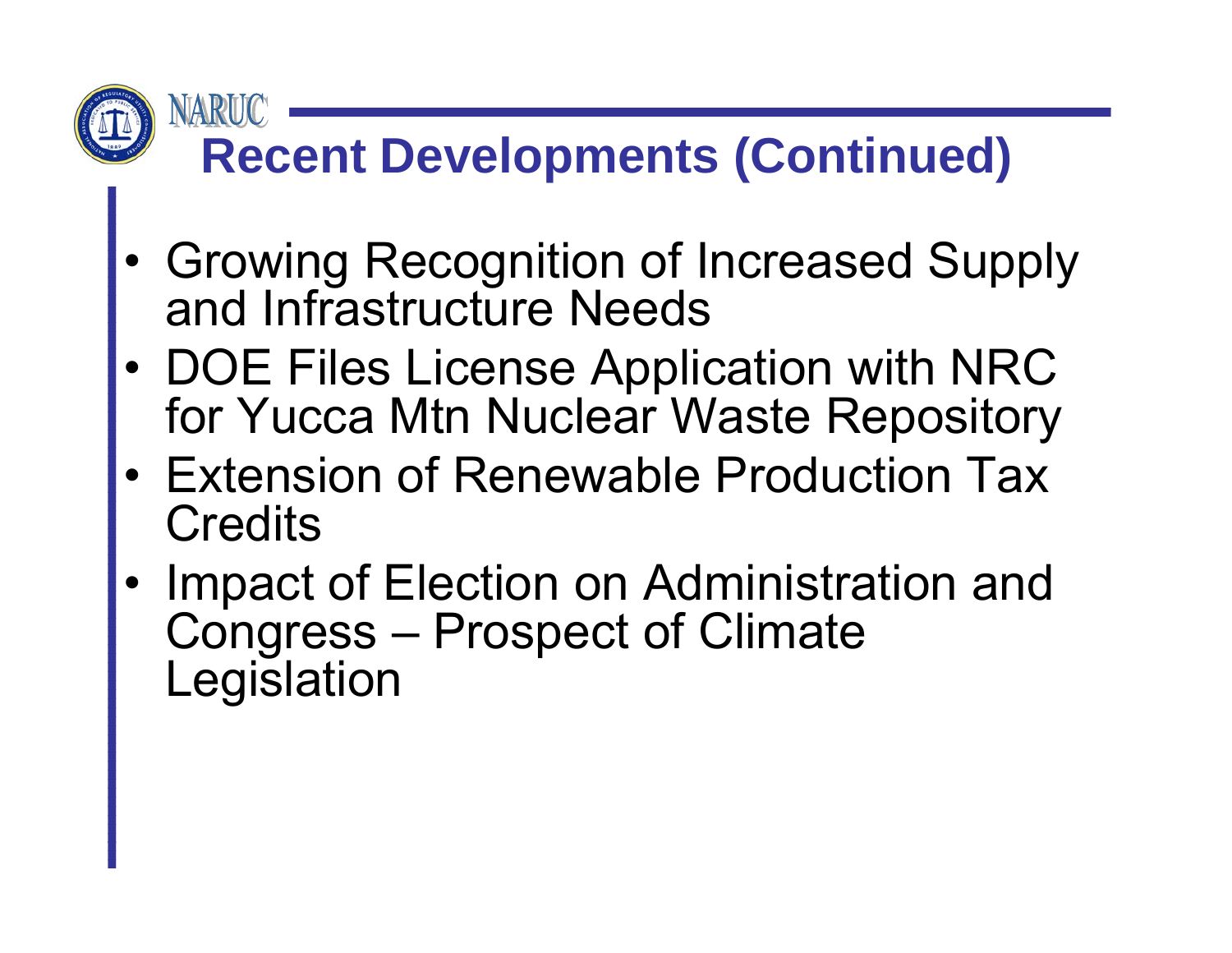

### **New Congressional Legislation (EISA, December 2007)**

"Energy Independence and Security Act" has significant implications for regulators:

- $\bullet$  Establishes Program to Promote Investment in Smart Grid Technologies
	- Directs State Commissions to Analyze Investment and Information Policies Affecting Smart Grid Deployment
- • Promotes State-level Energy Efficiency Initiatives for Gas and Electric **Utilities** 
	- Directs State Commissions to Analyze Costs/Benefits of Integrated Resource Planning and Retail Rate Reform (Decoupling)
- $\bullet$  Establishes Program to Promote Combined Heat and Power Facilities
	- Directs State Commissions to Analyze Benefits of Enhancing Grid Access for Power Produced from CHP Facilities
	- Directs DOE to Prepare Report on Benefits from Expansion of "Private Wires" Constructed to Distribute Power Separated from the Grid
- •Directs FERC to Prepare National Action Plan for Demand Response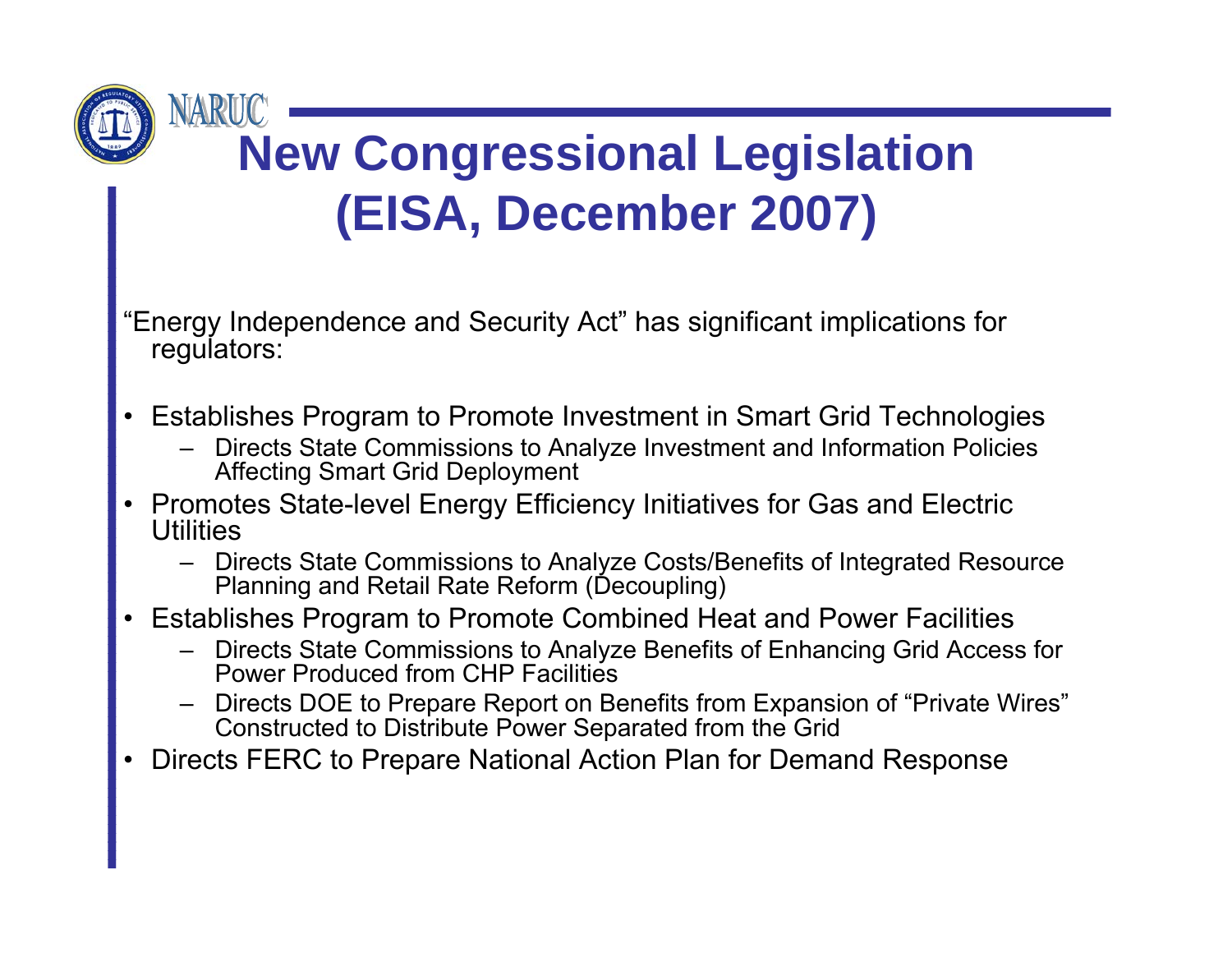

# **FERC / NARUC Collaboratives**

- • NARUC and FERC Have Established Three "Collaborative Dialogues" on Issues of Common Concern
	- Demand Response Focus on Coordinating Implementation of DR between Wholesale (FERC-regulated) and Retail (Stateregulated) Markets
	- Competitive Procurement Focus on Options for States to Regulate Procurement of Power Supplies by Load Serving Entities from Competitive Wholesale Markets
	- Smart Grid Focus on Coordination of State and FERC Policies to Promote/Regulate Investment in Smart Grid Technologies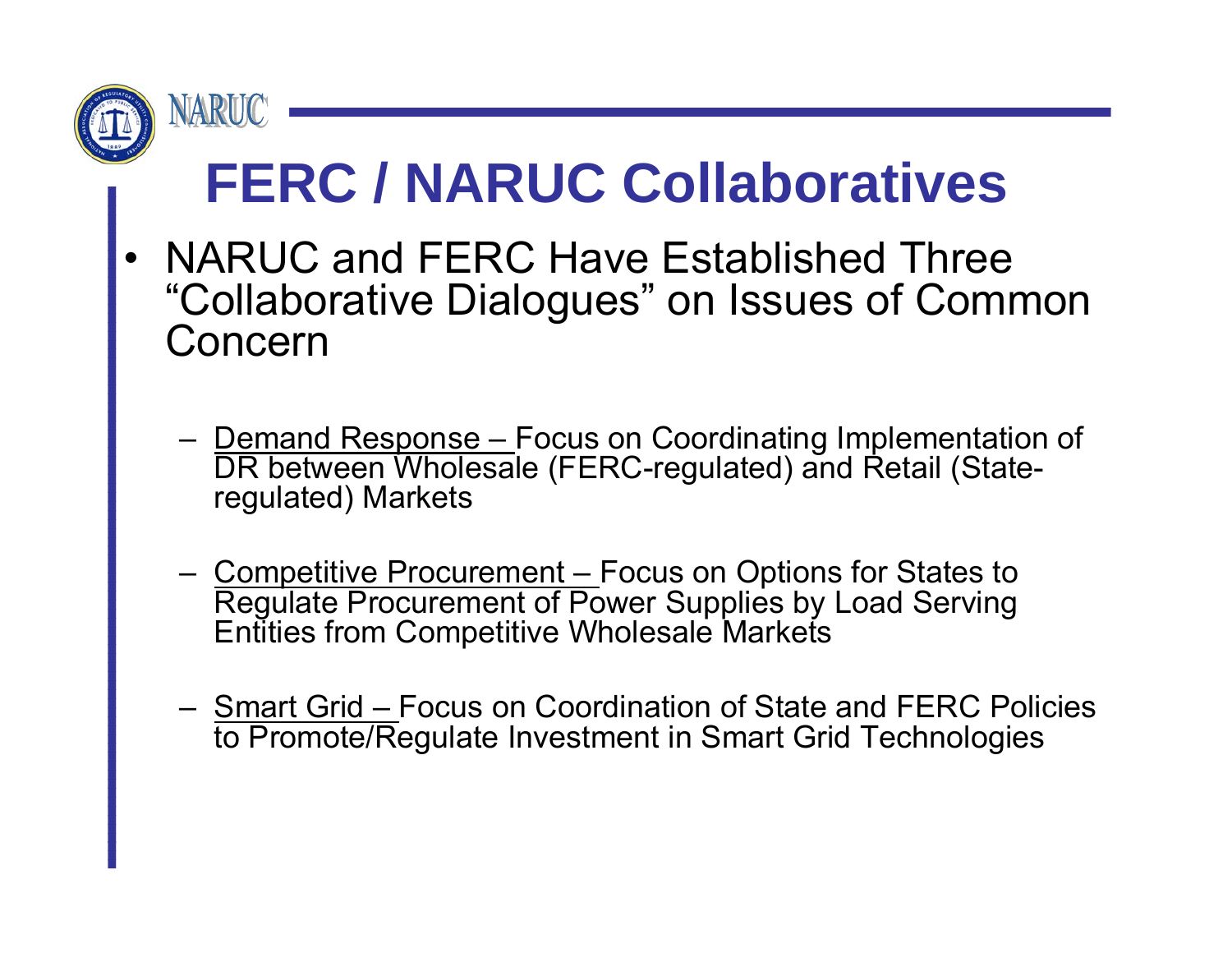

# **State Responses to Climate Change**

•Implementation of Regional Cap-and-Trade Programs



*Source: Pew Center on Global Climate Change*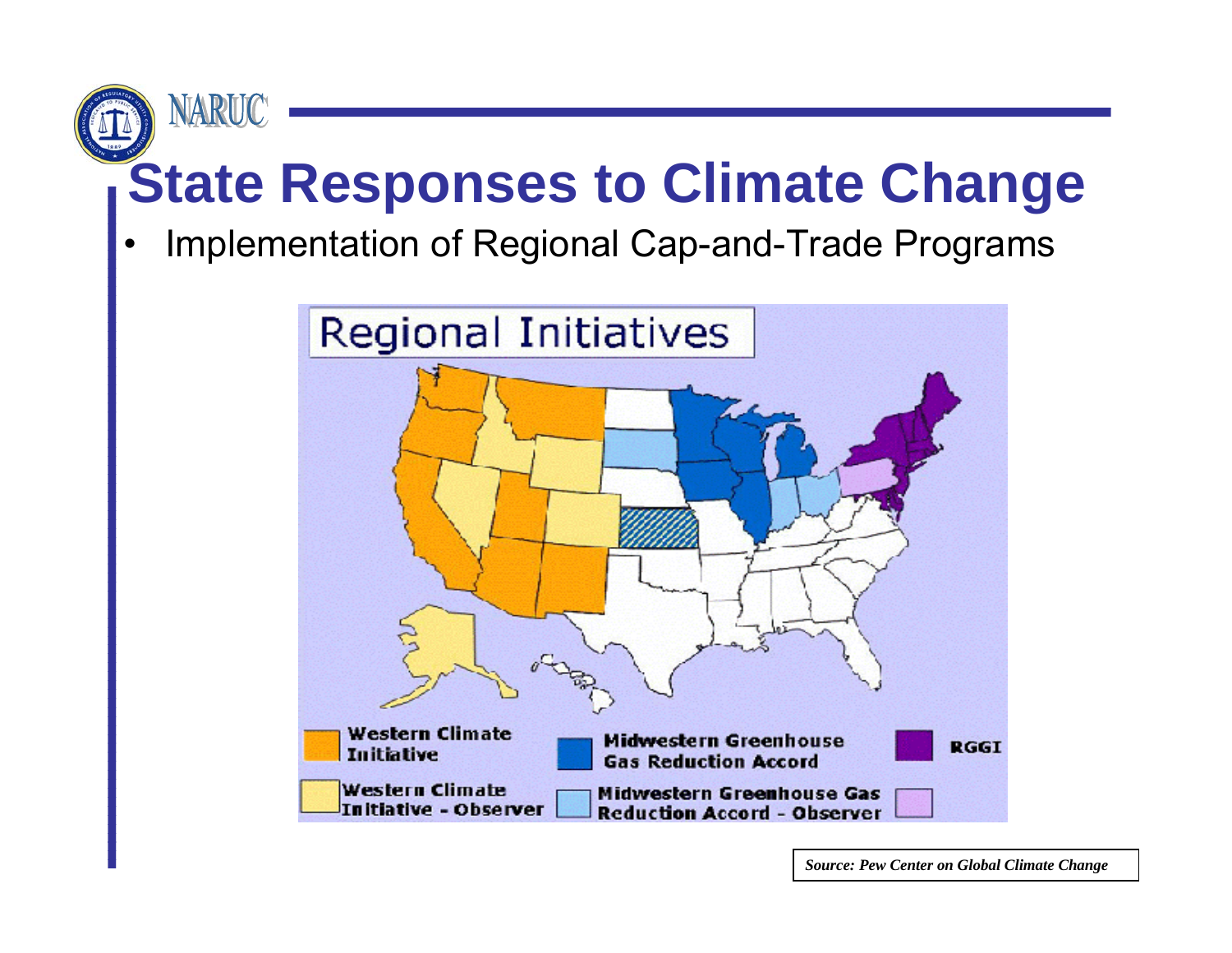

# **Efficiency Approaches**

- $\bullet$ Enhanced Commitment to Energy Efficiency – NJ, CA, NC;
- Commitment to Pursue National Action Plan for Energy Efficiency (NAPEE);
- $\bullet$ Rate Reform-Decoupling

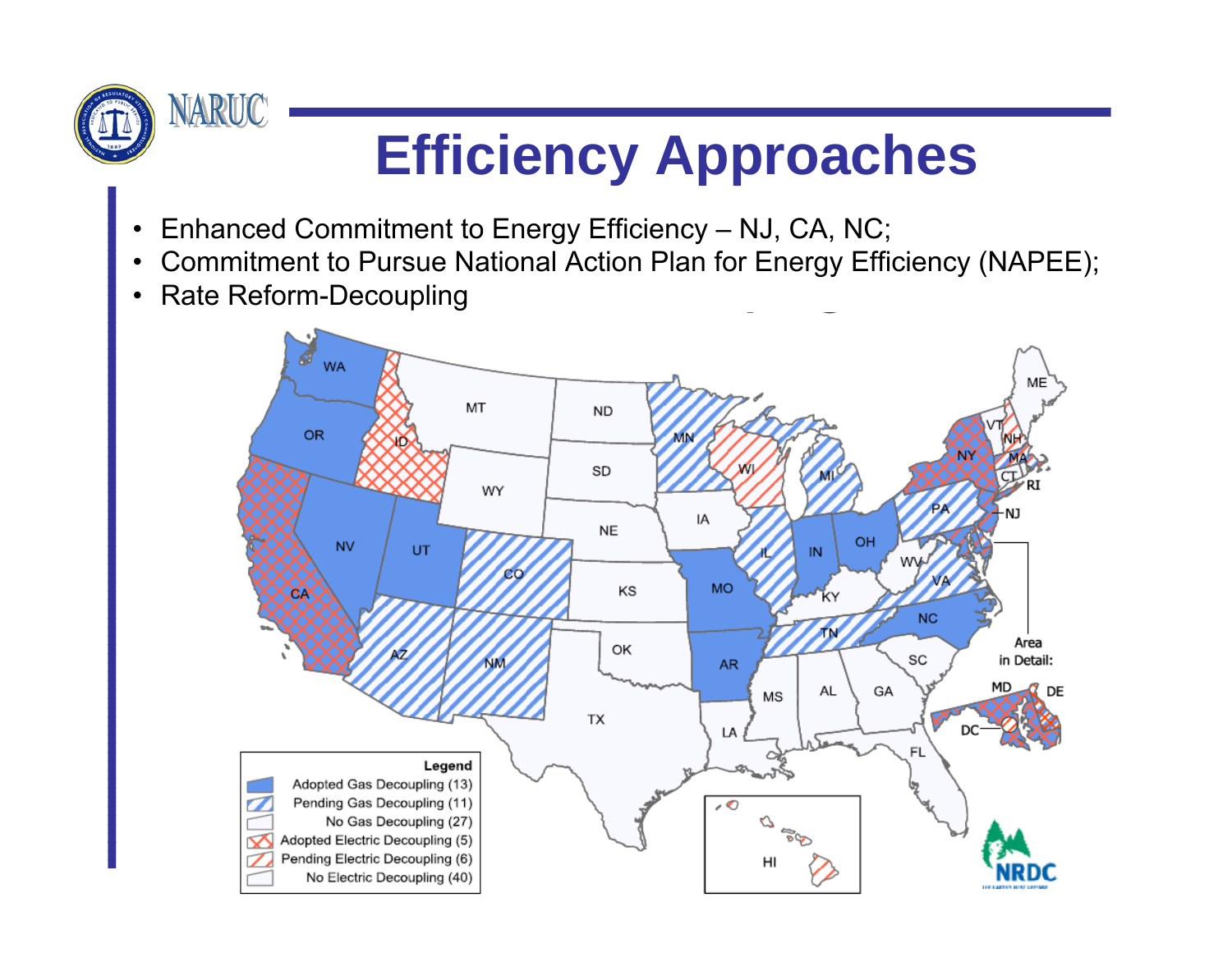#### **NC State University North Carolina Solar Center**

#### **DSIRE:** www.dsireusa.org **March 2008**

#### **Renewables Portfolio Standards**